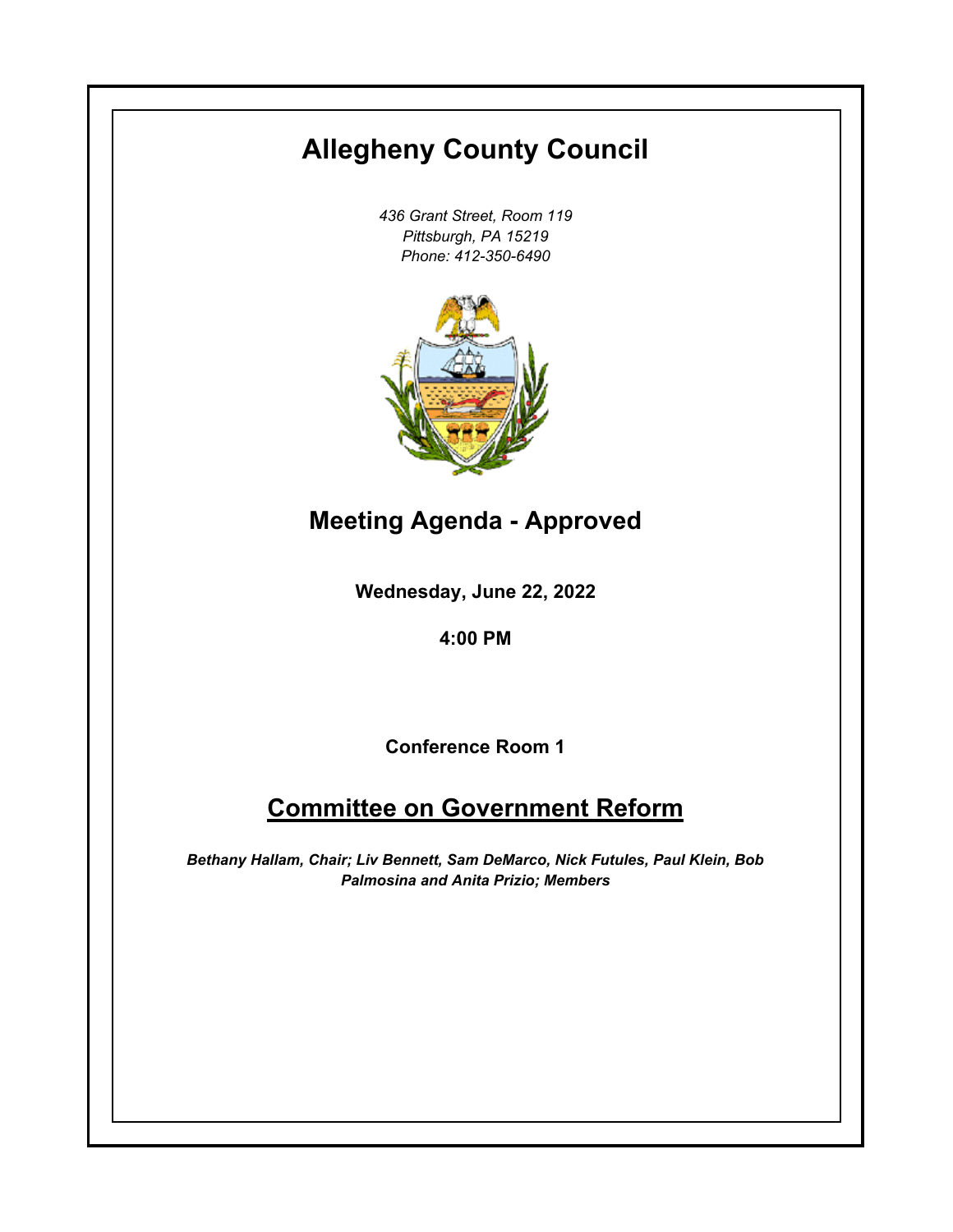**I. Call to Order**

#### **Invited Guests:**

#### **II. Roll Call**

#### **III. Approval of Minutes**

Motion to approve the minutes of the May 18, 2022 meeting of the Committee on Government Reform. [12332-22](http://allegheny.legistar.com/gateway.aspx?m=l&id=/matter.aspx?key=13397)

#### **IV. Agenda Items**

#### **Ordinances**

| 12163-22         | An Ordinance amending the Administrative Code of Allegheny County,<br>§5-801.05, entitled "Public Hearings," in order to establish a uniform<br>mechanism for fostering transparency regarding County salary budgeting.                                                                                                                                                                          |                                   |                                                                   |
|------------------|--------------------------------------------------------------------------------------------------------------------------------------------------------------------------------------------------------------------------------------------------------------------------------------------------------------------------------------------------------------------------------------------------|-----------------------------------|-------------------------------------------------------------------|
| Sponsors:        | Council Member Catena and Council Member Hallam                                                                                                                                                                                                                                                                                                                                                  |                                   |                                                                   |
|                  | <b>Legislative History</b>                                                                                                                                                                                                                                                                                                                                                                       |                                   |                                                                   |
|                  | 1/25/22                                                                                                                                                                                                                                                                                                                                                                                          | <b>County Council</b>             | Referred by Chair to the Committee on<br><b>Government Reform</b> |
|                  | 3/1/22                                                                                                                                                                                                                                                                                                                                                                                           | Committee on Government<br>Reform | <b>Held in Committee</b>                                          |
|                  | 5/18/22                                                                                                                                                                                                                                                                                                                                                                                          | Committee on Government<br>Reform | Affirmatively Recommended                                         |
|                  | 5/24/22                                                                                                                                                                                                                                                                                                                                                                                          | <b>County Council</b>             | Referred by Chair to the Committee on<br><b>Government Reform</b> |
| 12208-22         | An Ordinance of the County of Allegheny, Commonwealth of Pennsylvania,<br>amending and supplementing the Administrative Code of Allegheny<br>County, Part 4 entitled "Executive Branch," Article 401, §5-401.09, entitled<br>"Staff organization and appointments" in order to implement a unified<br>structure governing the appointment of departmental directors and<br>equivalent positions. |                                   |                                                                   |
| <b>Sponsors:</b> | Council Member Catena, Council Member Bennett and Council Member Hallam                                                                                                                                                                                                                                                                                                                          |                                   |                                                                   |
|                  | <b>Legislative History</b>                                                                                                                                                                                                                                                                                                                                                                       |                                   |                                                                   |
|                  | 2/22/22                                                                                                                                                                                                                                                                                                                                                                                          | <b>County Council</b>             | Referred by Chair to the Committee on<br><b>Government Reform</b> |
|                  | 3/1/22                                                                                                                                                                                                                                                                                                                                                                                           | Committee on Government<br>Reform | <b>Held in Committee</b>                                          |
|                  | 5/18/22                                                                                                                                                                                                                                                                                                                                                                                          | Committee on Government<br>Reform | Affirmatively Recommended                                         |
|                  | 5/24/22                                                                                                                                                                                                                                                                                                                                                                                          | <b>County Council</b>             | Referred by Chair to the Committee on<br>Government Reform        |